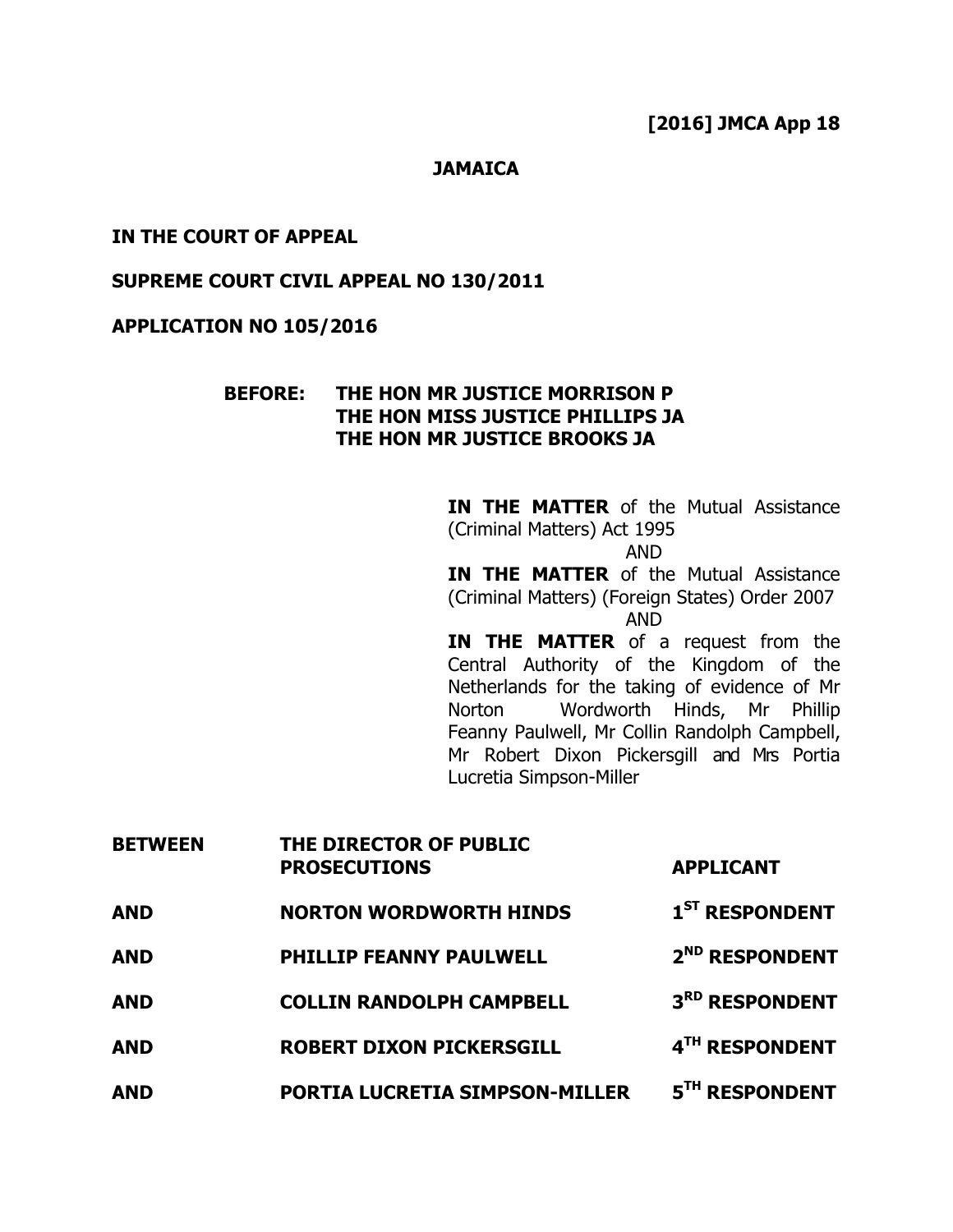Mrs Andrea Martin-Swaby, Ms Sheryl-Lee Bolton and Miss Kameisha Johnson instructed by the Director of Public Prosecutions for the applicant

Miss Stacy Knight instructed by Mr Seymour Stewart for the 1<sup>st</sup> respondent

Patrick Atkinson QC instructed by Knight Junor Samuels for the 2<sup>nd</sup> and 3<sup>rd</sup> respondents

Keith Knight QC, Miss Stacy Knight and Ms Bianca Samuels instructed by Knight Junor Samuels for the  $4<sup>th</sup>$  and  $5<sup>th</sup>$  respondents

# 3 and 17 June 2016

## MORRISON P

[1] On 3 June 2016 the court made the orders set out by Brooks JA in paragraph [4] below. I have since had the great advantage of reading in draft the reasons for making those orders prepared by my learned brother. I am in full agreement with them.

## PHILLIPS JA

[2] I too have had the opportunity to read, in draft, the reasons for judgment prepared by Brooks JA. I agree that they accurately reflect the reasoning that led to our decision, which was handed down on 3 June 2016.

## BROOKS JA

[3] The Director of Public Prosecutions is the Designated Central Authority of Jamaica for the purposes of Mutual Assistance (Criminal Matters) Act. On 1 June 2016, the Director filed an application to strike out an appeal that was filed on 16 November 2011 by the respondents herein.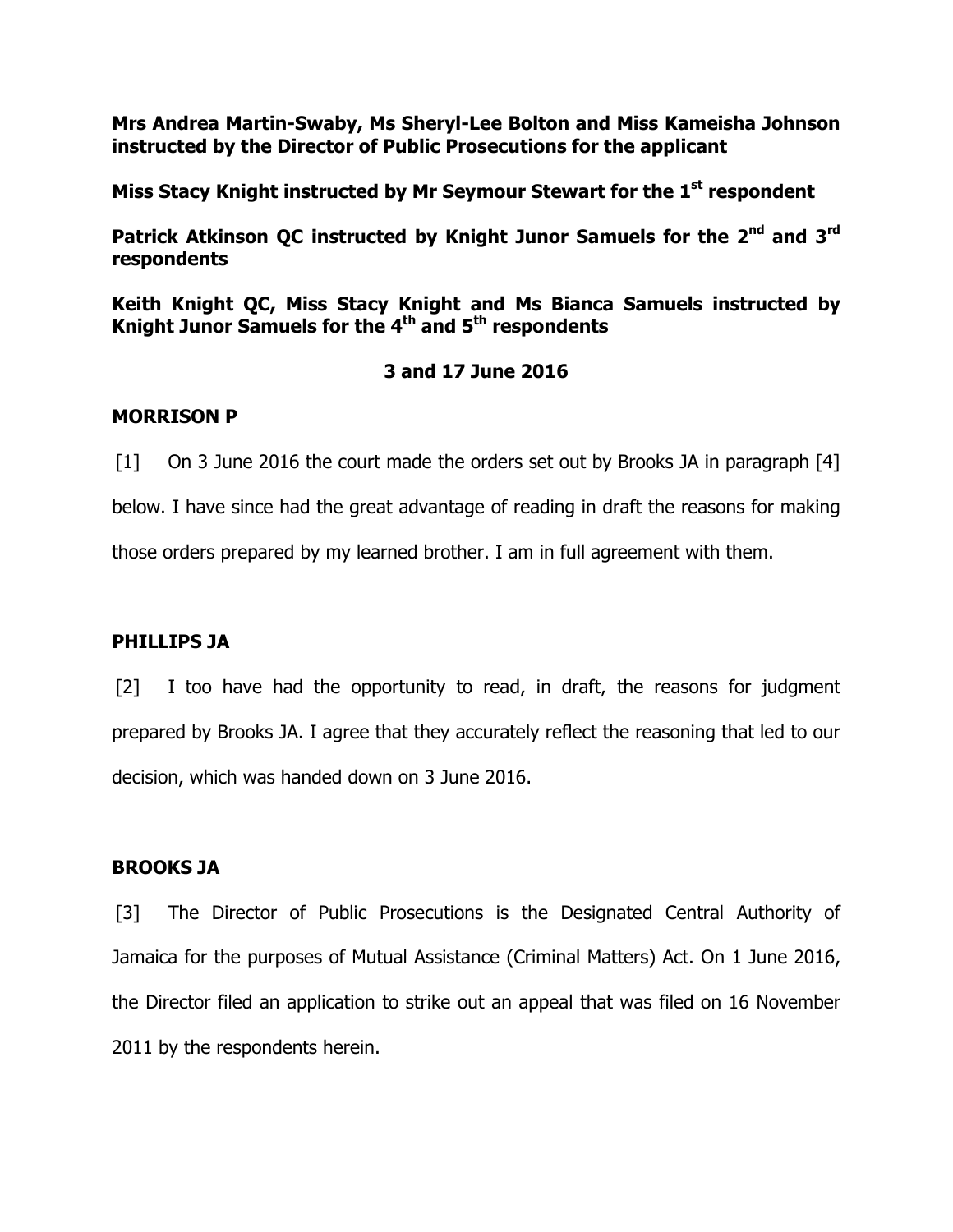[4] We heard the application on 3 June 2016 and, after hearing submissions from counsel, we made the following orders:

- "1. The application to dismiss SCCA No 130/2011 is dismissed.
- 2. The registrar is hereby directed to fix a date in consultation with the parties for the hearing of SCCA No 130/2011 in respect of the refusal of Campbell J to grant the application for claim No 2010 HCV 05414 to be heard in Chambers.
- 3. All proceedings pursuant to the order granted on 17 November 2010 in claim No 2010 HCV 05414 are further stayed pending the hearing of the appeal in SCCA No 130/2011.
- 4. There will be no order as to costs."

The following are our reasons for that decision and those orders.

[5] The essence of the Director's application was that, despite this appeal having been filed in 2011, and the withdrawal of an appeal in a related matter, for which a stay had been granted in this appeal, the respondents had failed to prosecute this appeal. The Director contended that the failure had resulted in a situation where Jamaica had been "unable to fulfill [sic] her international obligations under the Mutual Assistance (Criminal Matters) Act 1995 and the Mutual Assistance (Criminal Matters) (Foreign States) Order 2007". The Director complained that the delay in prosecuting the matter had also resulted in prejudice to the matter at first instance as the learned judge having conduct of it in the Supreme Court was about to proceed on pre-retirement leave.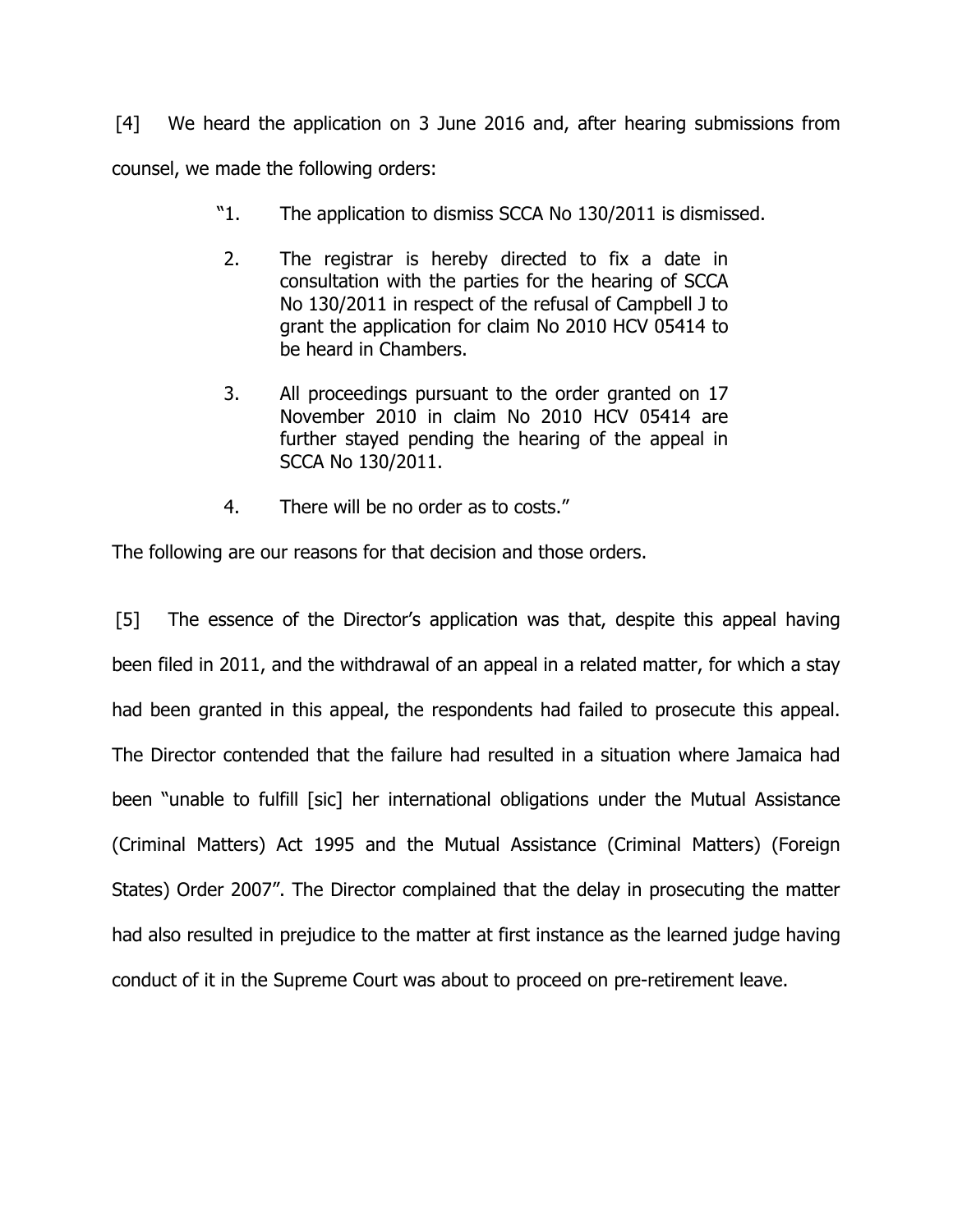### The factual background

[6] The Director files claim No 2010 HCV 05414 on 11 November 2010. By it the Director sought an order that the respondents attend court and give sworn evidence to the court in a matter pursuant to the Mutual Assistance (Criminal Matters) Act. Anderson J heard the application and, on 17 November 2010, granted the order for the respondents to attend and testify.

[7] On 9 November 2011, the respondents filed Claim No 2011 HCV 07019 (the Constitutional claim) for orders by the Constitutional Court concerning the Director's claim. They sought to challenge the Director's claim on several bases.

[8] Pursuant to the order of Anderson J, Campbell J commenced hearing testimony on 14 November 2011. On 16 November 2011, the respondents urged the learned judge to make orders (a) that the matter should be heard in chambers instead of in open court, and (b) staying the hearing before him pending the determination of the Constitutional claim. Upon the learned judge's refusal to make those orders, the respondents' further application for a stay of proceedings before him was also refused. In their notice of appeal filed that same day, 16 November 2011, the respondents sought three orders:

- "(a) That all proceedings pursuant to Claim No. 2010 HCV 05414 be stayed pending the final determination of [the Constitutional claim].
- (b) That all proceedings pursuant to the order granted on 17 November 2010 in Claim No. 2010 HCV 05414 be stayed pending the hearing of the appeal herein.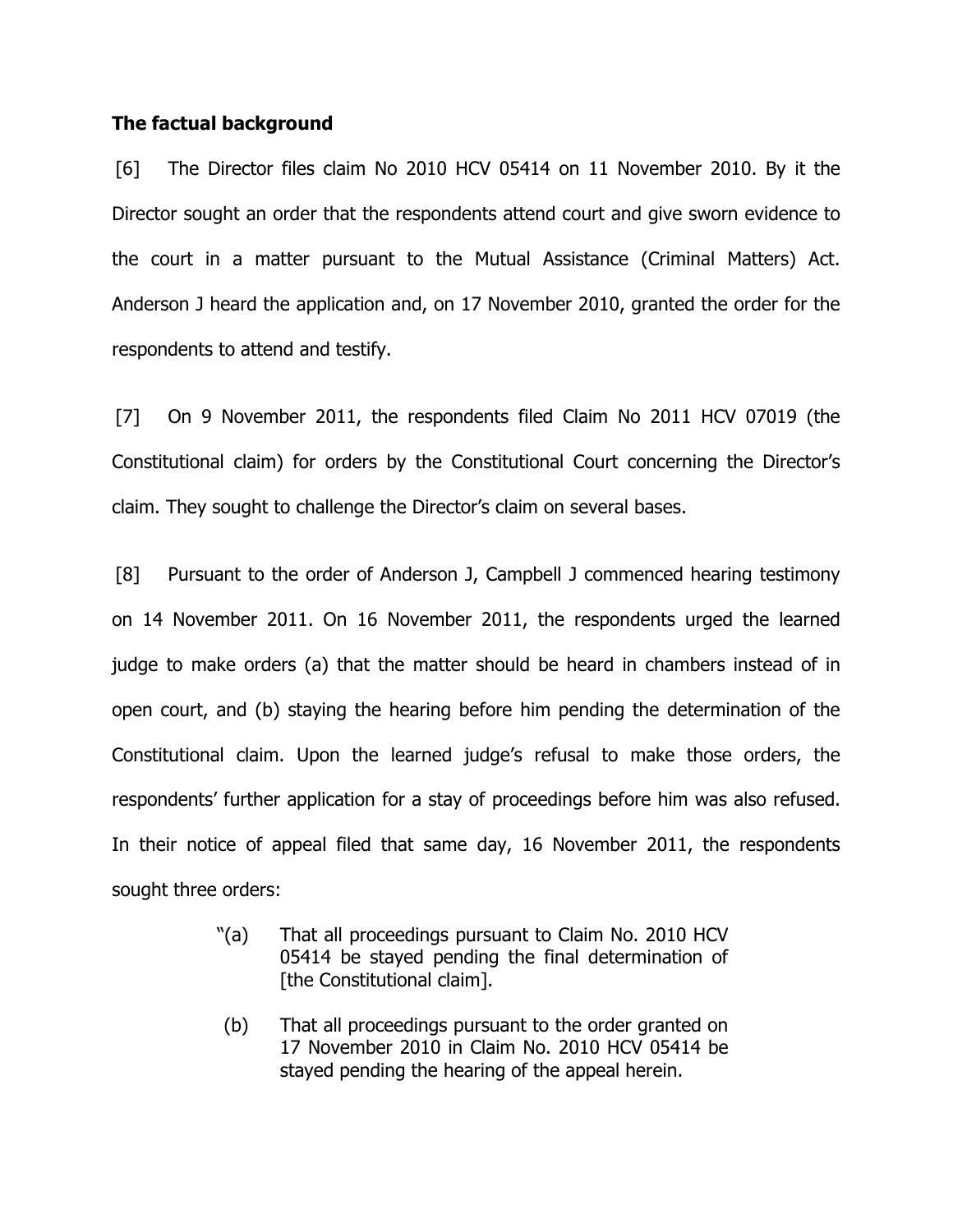(c) If and when Claim No 2010 HCV 05414 is heard, that it be heard by a Judge in Chambers."

[9] On 17 November 2011, McIntosh JA made a number of case management orders. They included orders for obtaining the transcript of the proceedings before Campbell J and staying the proceedings before Campbell J, pending the hearing of the appeal.

[10] The appeal came on for hearing on 5 December 2011. After hearing counsel and considering the material, the following orders were made:

"Appeal allowed.

Proceedings before Campbell J. stayed pending determination of [the Constitutional claim].

Registrar, Supreme Court directed to list the said claim during the Hilary Term 2012.

No order as to costs."

[11] The Constitutional claim was subsequently heard and was not resolved in the respondents' favour. They filed an appeal against the order of the Constitutional Court. On 1 December 2014, that appeal came on for hearing but the respondents withdrew it. Mr Knight QC announced the withdrawal on behalf of all the respondents.

[12] No steps have been taken since that time to prosecute the present appeal. That failure has led to the present application. The Director has sought an order, as an alternative to the striking out of the appeal, that a date be fixed for the hearing of the appeal.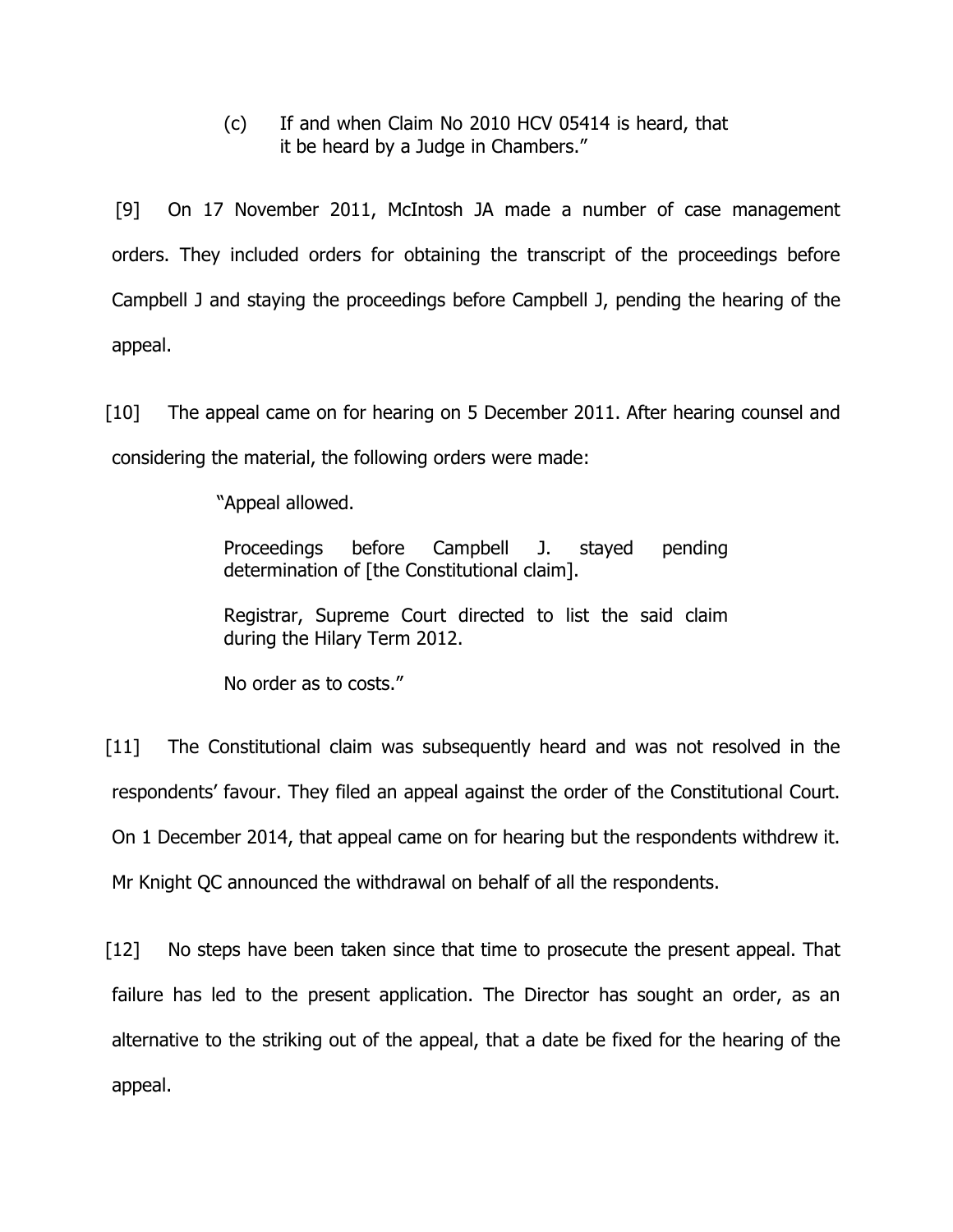### The preliminary point

[13] A preliminary point arose concerning the interpretation of the term "Appeal allowed" as set out in the order made on 5 December 2011. The essence of the point was whether the term should be treated as being limited to the specific order staying the proceedings before Campbell J, pending the determination of the Constitutional claim, or whether it meant that the appeal, including the appeal against his refusal to hear the matter in Chambers, had been allowed in its entirety.

[14] Mrs Martin-Swaby, on behalf of the Director, submitted that the order of 5 December 2011 was restricted to the stay of the proceedings before Campbell J. She submitted that that was the understanding of the parties before the Constitutional Court and that that view was reflected in the judgment of that court. Learned counsel further submitted that the parties were still of that view at the time that the appeal from the decision of the Constitutional Court was withdrawn.

[15] Miss Knight for the 1<sup>st</sup> respondent, and Mr Atkinson QC, on behalf of the 2<sup>nd</sup> and 3<sup>rd</sup> respondents, submitted that the present appeal had already been determined, and that the order made on 5 December 2011 meant that all the orders requested by the notice of appeal had been granted. Learned counsel submitted that that was the only proper conclusion to be drawn when the order was looked at in the context of what had been asked for in the notice of appeal. Miss Knight, in particular, argued that the order that the appeal was allowed could not be restricted by the orders that followed it. She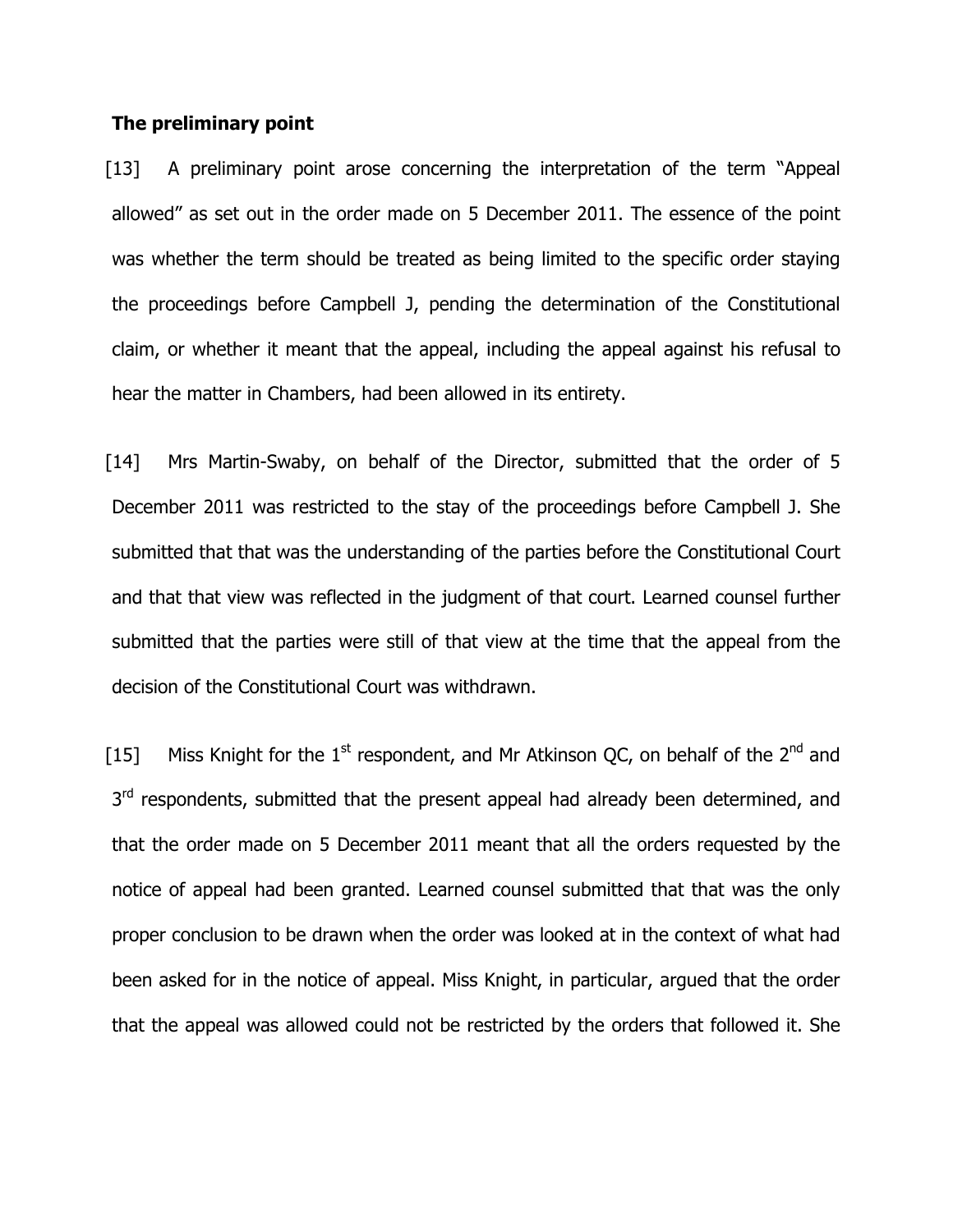urged this court to find that the order "Appeal allowed" meant that the proceedings in the court below should be heard in chambers.

[16] Mr Knight, with commendable candour, indicated that when he withdrew the appeal against the decision of the Constitutional Court, it was his understanding that this appeal would still subsist and be prosecuted.

[17] Although there was merit to the arguments on either side as to the interpretation of the order made on 5 December 2011, it was found that other evidence suggested that a restricted interpretation should be given to the term "Appeal allowed". Firstly, the issue of whether the evidence should be taken in open court was, indeed, raised before the Constitutional Court.

[18] McDonald-Bishop J (as she then was) noted in her judgment, with which the other members of the court agreed, that this court had made orders which were restricted to staying the proceedings before Campbell J. She said at paragraph [29] of her judgment:

> "The Court of Appeal granted a stay of the [Director's] claim pending the outcome of the [respondents'] claim that was remitted to this court for hearing. Apart from the grant of stay of the [Director's] claim, no other aspect of the [respondents'] claim was dealt with by the Court of Appeal. It is that claim that stands to be resolved in this proceeding." (Emphasis supplied)

[19] McDonald-Bishop J also noted that, in the Constitutional claim, the respondents had included a challenge Campbell J's decision to hear the evidence in open court.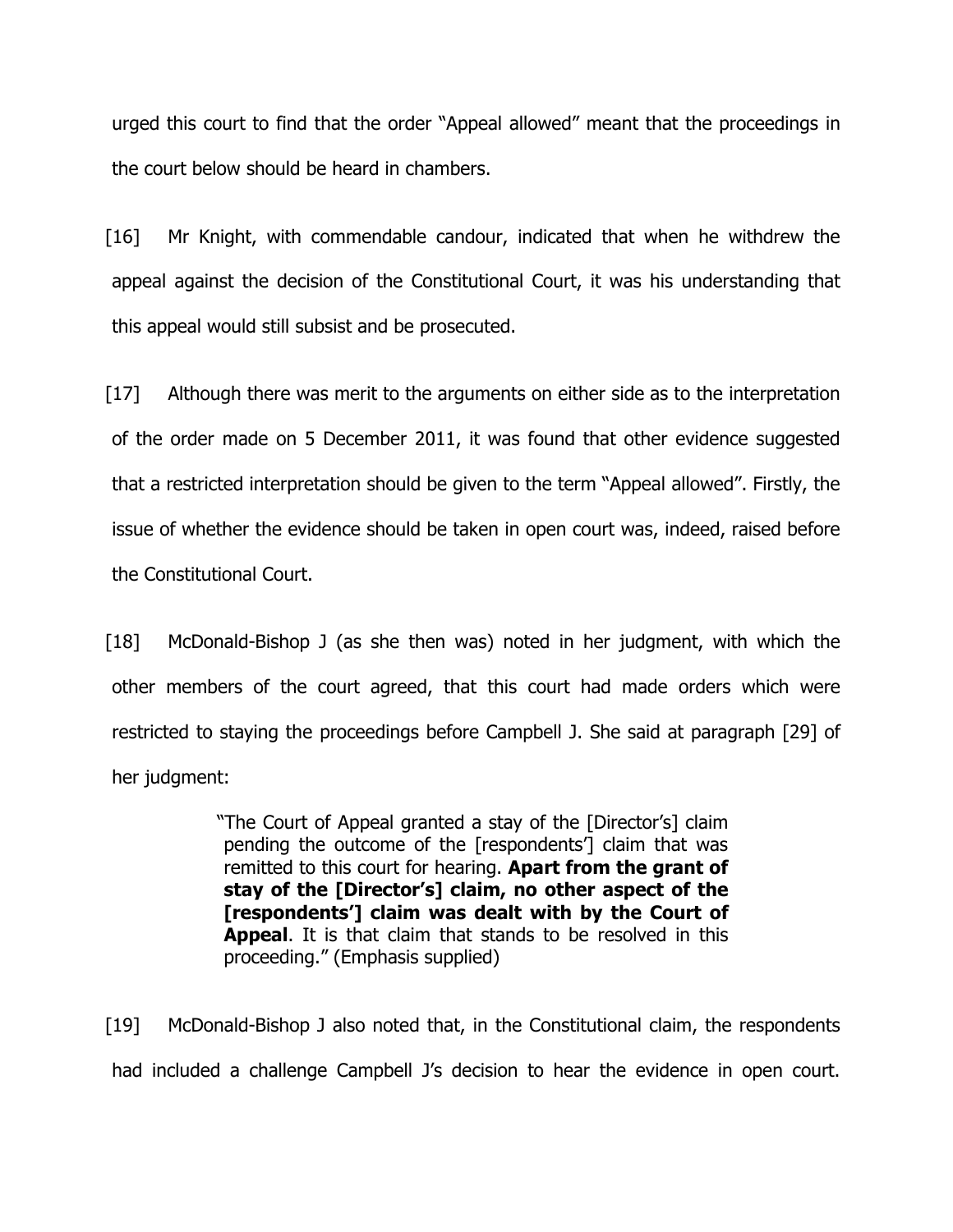Having assessed the matter, it is instructive that the learned judge pointed out that a review of Campbell J's decision to hear the evidence in open court, was a matter for this court. She said, at paragraph [235] of her judgment, that this issue:

> "...would be a matter to be addressed by the Court of Appeal and not one that falls for determination by this court when no infringement of the [respondents'] constitutional rights has been established by the evidence as flowing from the learned judge's decision. The appellate process is still available to the claimants to correct what they perceive to be errors of law." (Emphasis supplied)

[20] The second point supporting the view that the parties intended, on 5 December 2011, that the appeal had been allowed only in respect of the stay pending the hearing of the Constitutional claim, was revealed by notes taken at the time of the withdrawal of the appeal in respect of that claim. The notes of one of the judges of the panel that allowed the withdrawal showed that Mr Knight QC had indicated that the appeal subsisted in respect of Campbell J's refusal to hear the evidence in Chambers. Learned Queen's Counsel, the notes revealed, indicated an intention to pursue that appeal.

[21] Based on those matters, the preliminary point was decided in favour of an interpretation that the term "Appeal allowed" was restricted to the stay of the proceedings before Campbell J, pending the determination of the Constitutional claim.

#### The application to strike out the appeal

[22] Mrs Martin-Swaby, on the application, stressed the lapse of time since the appeal had been withdrawn in respect of the Constitutional claim. She argued that although the transcript of the proceedings before Campbell J, had been available since 5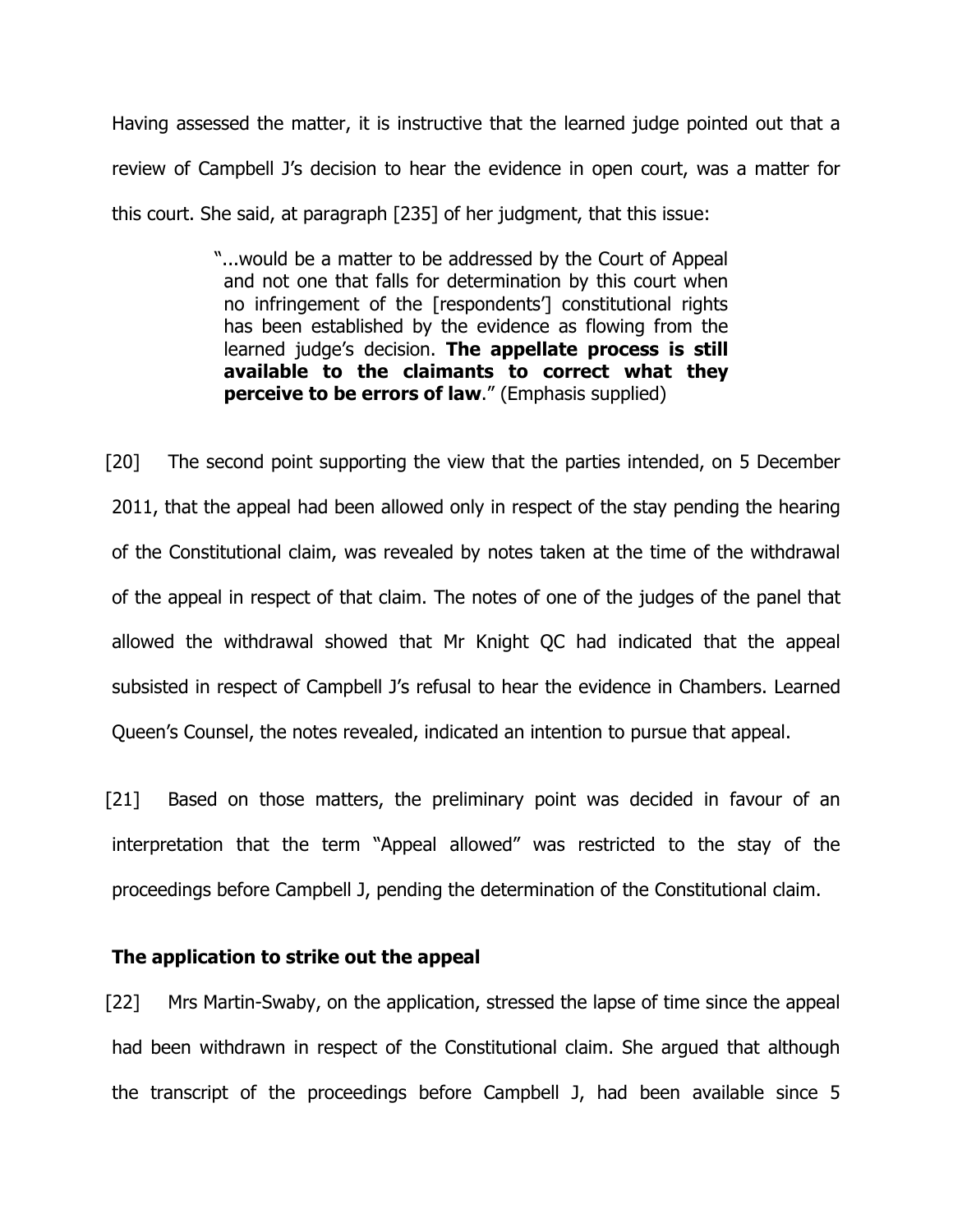December 2011, no steps had been taken to prosecute the appeal. Learned counsel stressed the prejudice to the appeal, to the administration of justice and to the country.

[23] With regard to this aspect of the matter, Mr Knight submitted that the appeal had not been prosecuted because Campbell J had not provided his reasons for his decision. Learned Queen's Counsel noted that it was the learned judge's decision that the respondents had challenged and that the availability of the transcript alone could not allow the appeal to proceed.

[24] For their part, Mr Atkinson and Miss Knight pointed out that the respondents were unaware, up to the week of 30 May 2016, that the transcript was available. There was no notice by this court, learned counsel stated, that the transcript was available.

[25] A review of this court's file confirmed that there was no notice issued by the registry to the parties, as required by rule  $2.5(1)(b)(ii)$  of the Court of Appeal Rules (CAR), that copies of the transcript were available. It seems that, by a curious twist of fate, the transcript was filed in the registry at the time that the parties were in court engaged in the arguments that led to the order of 5 December 2011. It could well be, although it is not known, that the registry did not issue the notice concerning the transcript, because of a misconception that the appeal had been determined.

[26] Whatever the explanation for the failure to issue the notice, the fact is that no notice was issued. The respondents cannot, therefore, be sanctioned for having breached the rule concerning filing their skeleton arguments in pursuance of the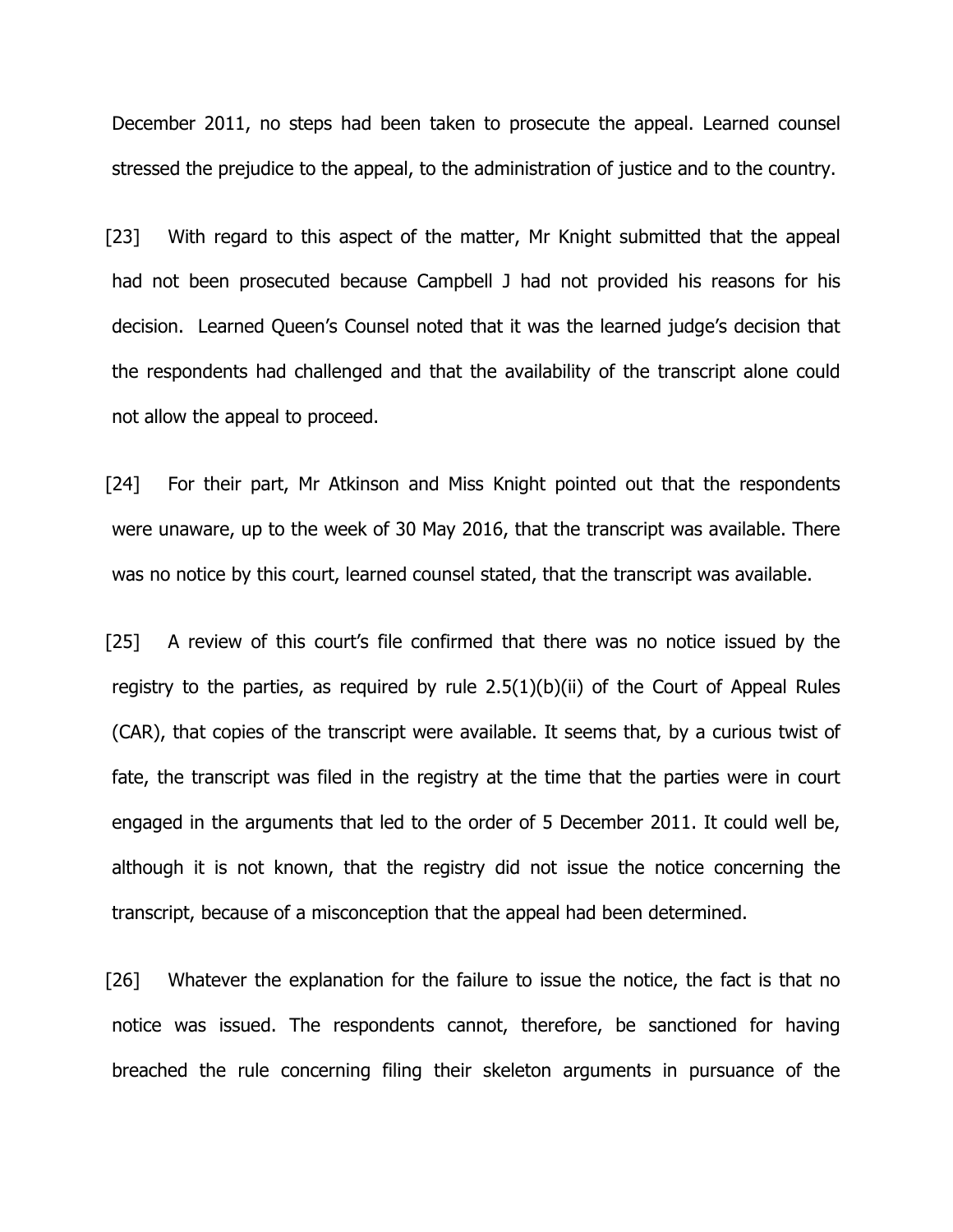appeal. The requirement to file the skeleton arguments is stipulated in rule 2.6(1) of the CAR. The rule requires an appellant to file skeleton arguments within 21 days of receipt of the notice of the availability of the transcript. The receipt of the notice is, therefore, without more, the triggering event. Other triggers, such as the provision of the transcript by the appellant, do exist. It is, however, not necessary to examine those other triggers in the circumstances of this case.

[27] It follows from that reasoning that the Director's application to strike out the appeal could not succeed. The alternative of having a date set, having regard to the hour of day that the decision was rendered, was left to be settled by the registrar of this court in consultation with the parties.

[28] It is based on that reasoning that it was decided that the application to strike out should have been refused and a date set for the hearing of the appeal. It was also necessary to further stay the proceedings before Campbell J, pending the hearing of the appeal.

[29] In addressing Mr Knight's submission that the appeal cannot properly be heard without Campbell J's reasons for his decision, Mrs Martin-Swaby argued that the learned judge's reasons are contained in the transcript. It was therefore unnecessary, she argued, to await formal reasons.

[30] If the transcript does reveal the learned judge's reasons then it, indeed, would be unnecessary to await a formal presentation of those reasons. Even if it does not